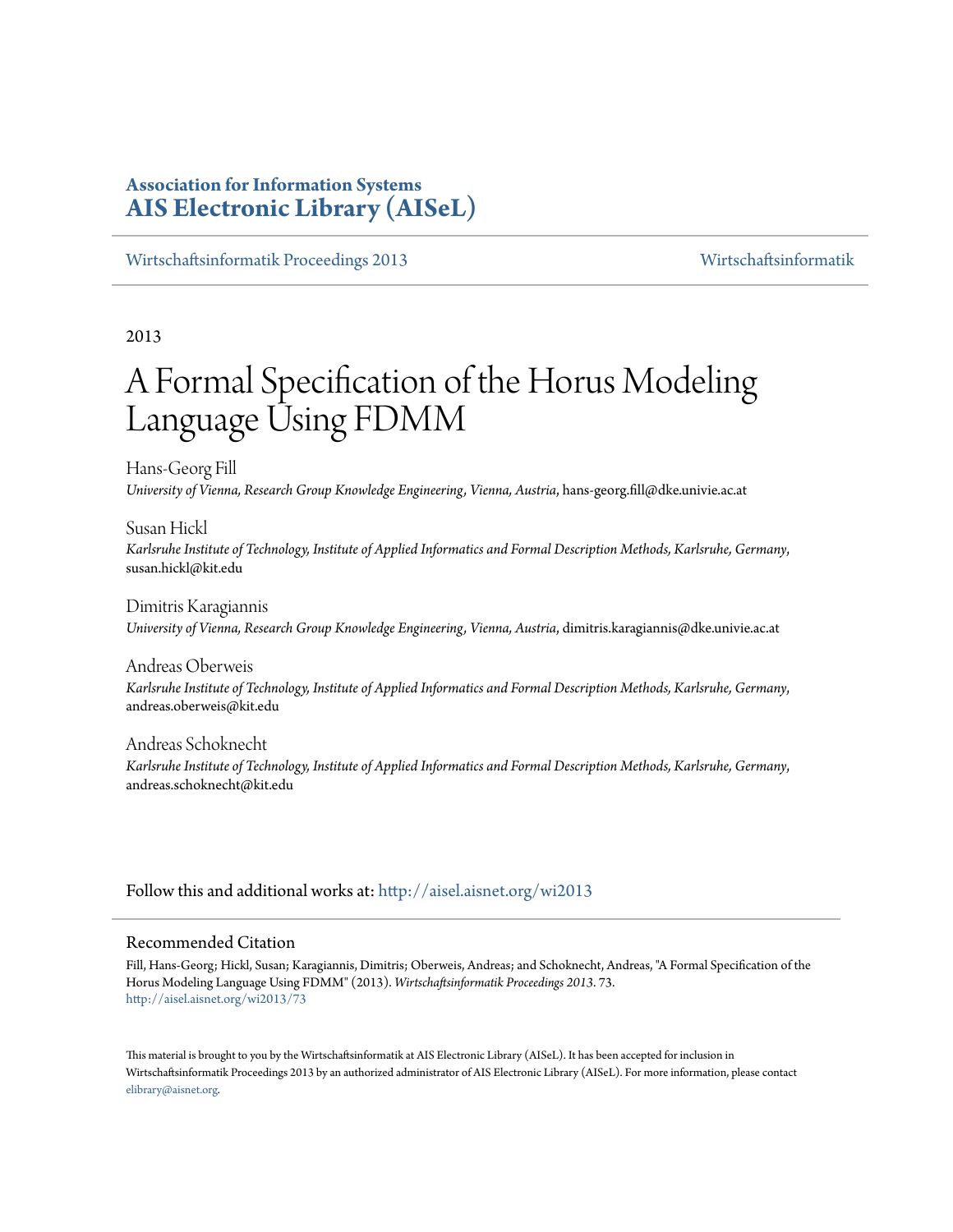# **A Formal Specification of the Horus Modeling Language Using FDMM**

Hans-Georg Fill<sup>1</sup>, Susan Hickl<sup>2</sup>, Dimitris Karagiannis<sup>1</sup>, Andreas Oberweis<sup>2</sup>, and Andreas Schoknecht<sup>2</sup>

<sup>1</sup> University of Vienna, Research Group Knowledge Engineering, Vienna, Austria {hans-georg.fill,dimitris.karagiannis}@dke.univie.ac.at  $2^{2}$  Karlsruhe Institute of Technology, Institute of Applied Informatics and Formal Description Methods, Karlsruhe, Germany

{susan.hickl,andreas.oberweis,andreas.schoknecht}@kit.edu

**Abstract.** In this paper we show how a modeling language from the area of business process engineering can be formally specified using meta modeling concepts. This serves as a basis for the implementation on an industry-scale meta modeling platform. For this purpose we revert to the Horus modeling method and the FDMM formalism that has recently been introduced to formally describe meta models and models. Subsequently we report on the implementation of the modeling language on the ADOxx meta modeling platform and discuss the lessons learned by the application of this approach.

**Keywords:** Modeling, Meta Modeling, Business Process Engineering

### **1 Introduction**

For many years the field of business informatics has developed a multitude of modeling methods and tools to support the representation and analysis of complex business-IT relationships [1]. When implementing such modeling methods in the form of modeling tools, meta modeling concepts and platforms today greatly facilitate the implementation of the contained modeling languages [2-5]. Based on formal specifications of the model, object and data types together with their respective attributes, a modeling language can thus be realized very efficiently with no or little programming effort. In the paper at hand we describe how the modeling language of the Horus modeling method is implemented using such meta modeling concepts [3]. For this purpose we created a formal specification of the Horus modeling language for exactly describing meta models and models [6]. This formal specification is then used for the implementation on an industry-scale meta modeling platform. Subsequently, we discuss our experience of using this approach for the realization of modeling methods.

The remainder of the paper is structured as follows: In section 2 the foundations for our approach will be outlined. These will encompass a characterization of the Horus modeling method for business process engineering, the FDMM formalism and the ADOxx meta modeling platform. In section 3 it will be shown how the FDMM for-

11<sup>th</sup> International Conference on Wirtschaftsinformatik,  $27<sup>th</sup>$  February –  $01<sup>st</sup>$  March 2013, Leipzig, Germany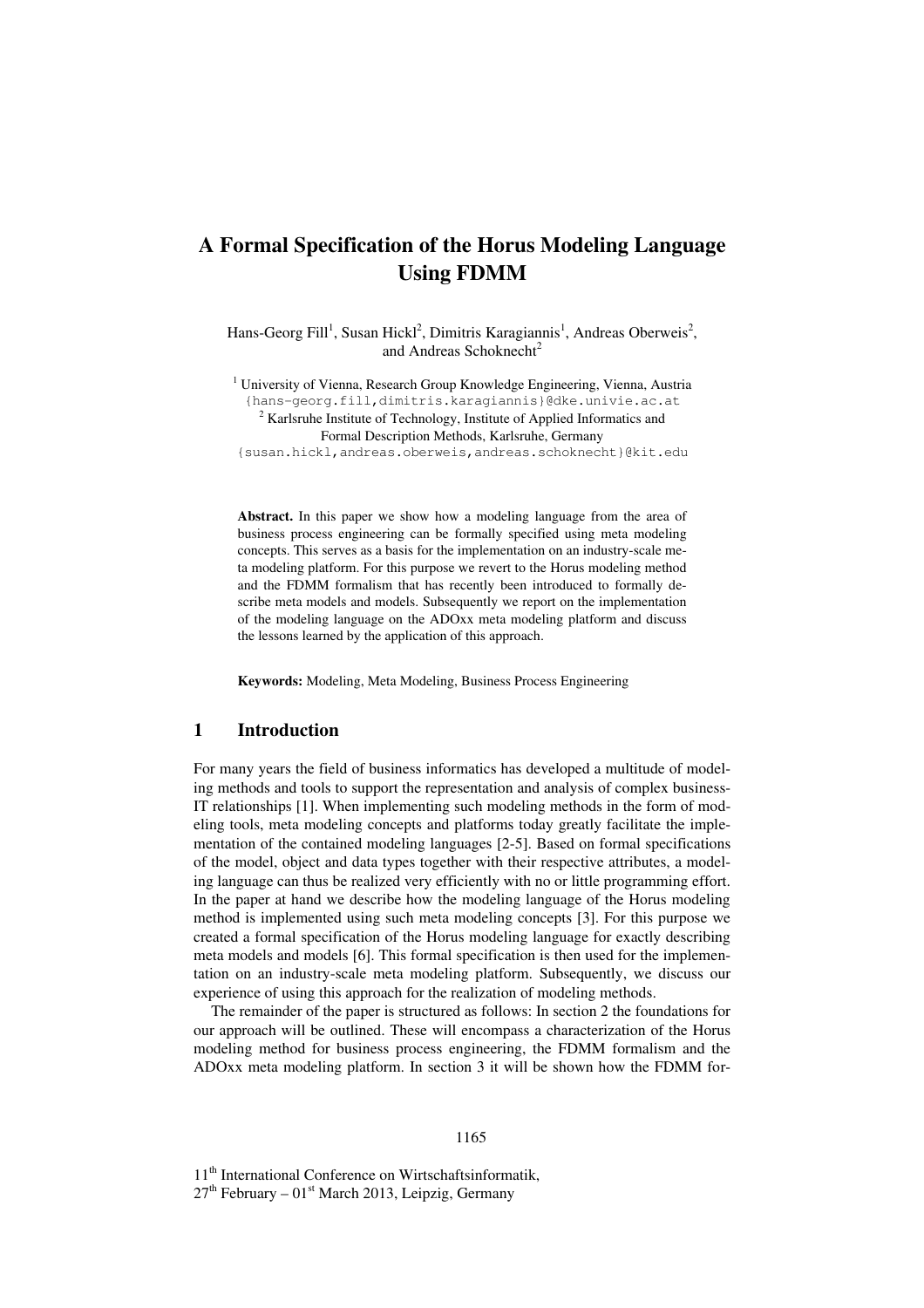malism has been applied to Horus to establish the basis for the implementation on the ADOxx meta modeling platform. The lessons learned from this application will then be discussed in section 4. In section 5 we will discuss related work concerning similar modeling methods and related meta modeling approaches. The paper is concluded with an outlook on the future work in section 6.

## **2 Foundations**

In this section we will briefly describe the foundations used for our approach. This includes at first the foundations of the Horus modeling method, then the FDMM formalism and finally the ADOxx meta modeling platform.

#### **2.1 The Horus Modeling Method**

The Horus modeling method for business process engineering comprises steps for an integrated modeling of business processes and for the improvement and further use of the created models [8]. The application of this method always considers a business process in terms of its organizational environment. This is realized by using a set of interrelated models describing different aspects of the business process which are part of the Horus modeling method.

The Horus modeling method classifies the business process engineering into four phases. In phase 0 the engineering project has to be prepared. During the phases 1 and 2 the integrated Horus process model is created. In phase 1 the strategic aspects and the description of the enterprise and system architecture are represented by the model types: *goal model*, *context model*, *supply- & services model*, *SWOT model*, *strategy model*, *risk model*, *key figure model*, *object model*, *rule model*, *business unit model*, *business process architecture model* and *system architecture model*. Based on this set of models, the business process analysis has to be done in phase 2. Besides improved models of phase 1, the results of this phase are a *resource model*, an *organization model* and a *procedure model*. The models created in phase 2 describe the business process in more detail and from a technical point of view. In phase 3 the use of the integrated process model for implementation and further activities follows.

A special feature of the Horus modeling method is the use of XML nets for process descriptions. XML nets [9] are high-level Petri nets where tokens represent identifiable objects. The places are typed by an XML schema whereby places can be interpreted as containers for XML documents describing relevant process objects. The edges are labeled with filter schemas that can be expressed by an XQuery expression, which describes the relevant process objects for the following transitions. The flow of an XML document is defined by the occurrences of transitions. A transition is activated if every place in the pre-set of the transition contains a valid XML document, which observes both conditions specified in the filter-schema of the adjacent edge and in the logical expression of the transition. Then the transition may fire and the respective XML documents will be assigned to the post-set of the transition. Using XML nets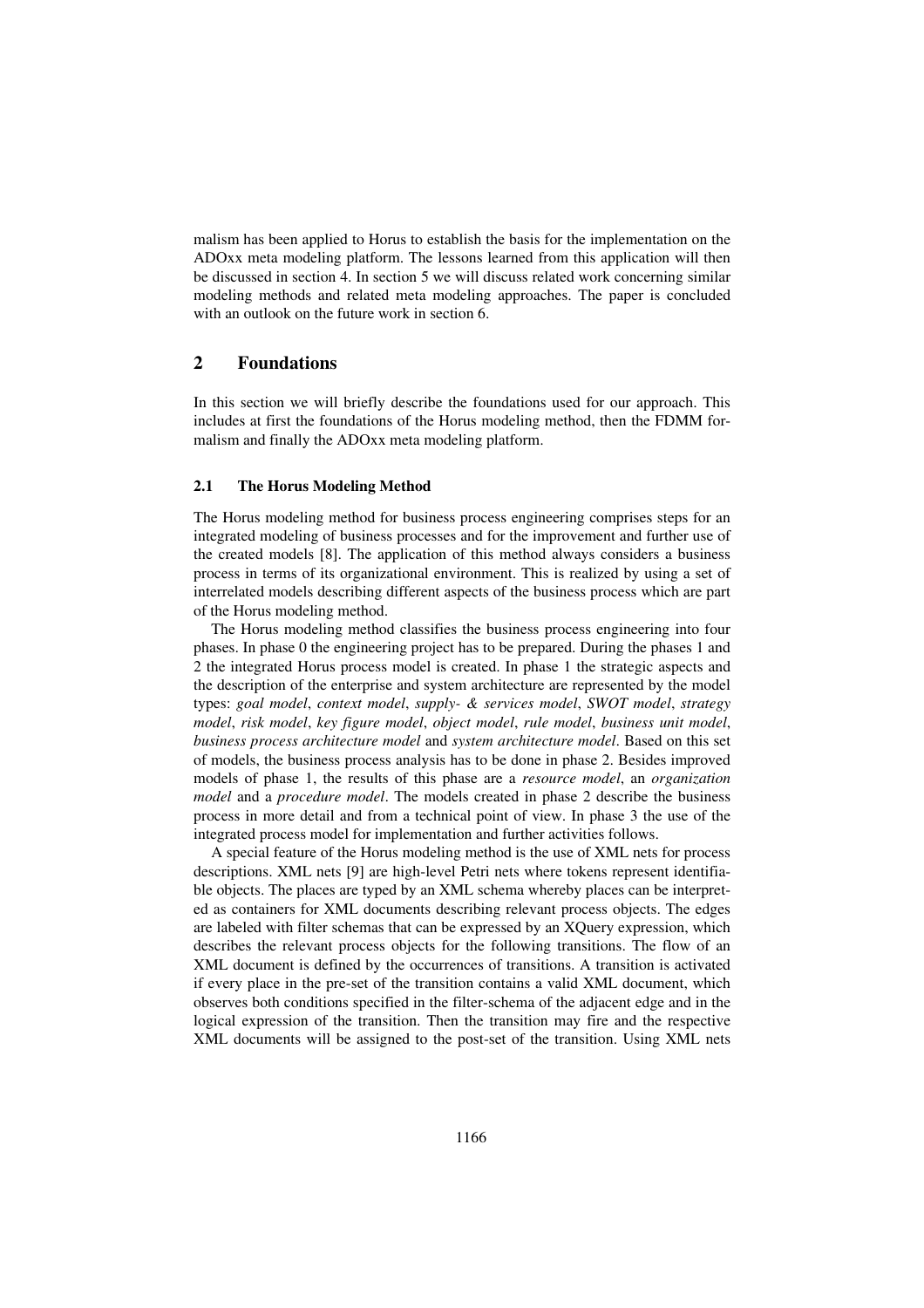enables the integrated modeling of structured business objects and object flows as well as process simulation.

#### **2.2 The FDMM Formalism**

According to a framework introduced in [3], modeling methods are comprised of a modeling technique and mechanisms and algorithms. The modeling technique can then be further detailed by a modeling language and a modeling procedure that defines the way how to apply the modeling language together with the mechanisms and algorithms to achieve results. In the following we will focus on the aspects of the modeling language and in particular the description of its syntax by using meta models and models.

In order to exactly describe meta models and models independently of their actual implementation, the FDMM formalism has been developed [6]. It can be used to describe meta models and models in a mathematical way. In this way, the resulting formal descriptions can serve as input for the implementation of the meta models and models in an IT environment. In FDMM a meta model MM contains the following parts:

$$
MM = (MT, \leq, domain, range, card)
$$
\n(1)

Thereby the set MT comprises the set of model types specified for this meta model:

$$
MT = \{MT_1, MT_2, \dots, MT_m\} \tag{2}
$$

Each model type MT<sub>*i*</sub> is a tuple of a set of object types  $Q_i^T$ , a set of data types  $D_i^T$  and a set of attributes A*<sup>i</sup>* :

$$
MT_i = \langle O_i^T, D_i^T, A_i \rangle \tag{3}
$$

All object types, data types, and attributes of the model types are parts of the sets  $O<sup>T</sup>$ ,  $D<sup>T</sup>$  and A whereby object types may also exist independently of model types:

$$
OT = \bigcup_j O_jT, DT = \bigcup D_iT, A = \bigcup A_i
$$
\n(4)

 $\leq$  is an ordering on the set of object types,  $O^T$ , i.e. if  $O_1^t \leq O_2^t$  then we denote object type  $o_1$ <sup>t</sup> as a 'subtype' of object type  $o_2$ <sup>t</sup>.

For assigning attributes to object types the domain function maps attributes to the power set of object types:

$$
domain: A \to \mathcal{P}(U_i O_i^T)
$$
 (5)

Similarly, the range function maps attributes to the power set of all pairs of object types and model types, to data types, and to model types. It thus constrains what values an attribute can take in the model instances. Apart from the assignment of data types, e.g. for strings and integers, this mapping also permits to link to object types of the same or other model types and to model types:

$$
\text{range: } A \to \mathcal{P}\big(\bigcup_j \big(O_j^T \times \big[\text{MT}_j\big]\big) \cup D^T \cup \text{MT}\big) \tag{6}
$$

The card function constrains how many attribute values an object may have: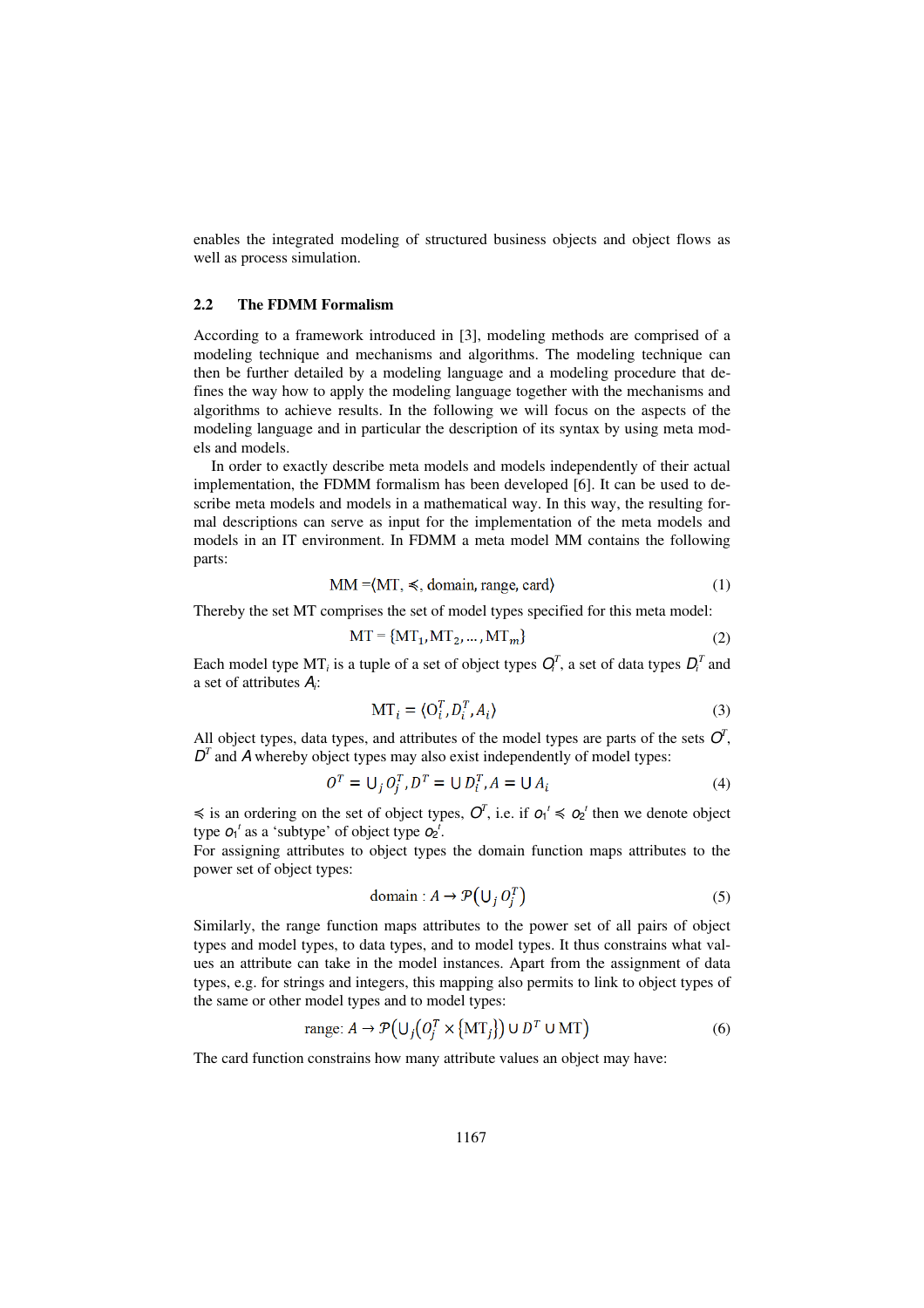$$
card: O^T \times A \to \mathcal{P}(N_0 \times (N_0 \cup {\{\infty\}}))
$$
 (7)

The sets  $O^T$ ,  $D^T$ , A are pairwise disjoint. For any attribute it is defined that a corresponding domain function must point to an object type of the same model type:

$$
a \in A_i \implies \text{domain}(a) \subseteq O_i^T \tag{8}
$$

The instantiation of a meta model MM is a tuple:

$$
\langle \mu_{\rm mt} \mu_{\rm O}, \mu_{\rm D}, \tau, \beta \rangle \tag{9}
$$

where  $\mu_{mt}$  is a mapping from model types MT to the power set of model instances mt

$$
\mu_{\rm mt} : \mathbf{MT} \to \mathcal{P}(\mathbf{mt}) \tag{10}
$$

with the set mt being the union of all mappings of model types to model instances so that every element of the set of model instances mt has to be derived from a model type:

$$
mt = U \mu_{mt}(MT_i) \tag{11}
$$

The function  $\mu_0$  maps object types of a particular model type to the power set of object instances O:

$$
\mu_0: \bigcup_j \big( O_j^T \times \{ \mathbf{MT}_j \} \big) \to \mathcal{P}(O) \tag{12}
$$

where  $\overline{O}$  is the union of all object instances so that there is no object instance without a mapping to an object type and a model type :

$$
O = U_j \mu_O \left( O_j^T \times \{ MT_j \} \right) \tag{13}
$$

An object type  $o_t \in O^T$  can be defined as an abstract type. This means that for all model types  $MT_i$  which contain the object type  $o^t$  ( $o^t \in \overline{Q}^T$ ) the object type can only be instantiated through one of its subtypes:

$$
u_0(o^t, MT_i) = U_{o_1^t \neq o_1^t o_2^t \leq o_1^t} \mu_0(o_1^t, MT_i)
$$
\n(14)

The function  $\mu_D$  maps the data types to the power set of data objects. The data objects themselves are not further defined or constrained. The FDMM formalism thus leaves it to the user to further specify the nature and valid content of a data type:

$$
\mu_{\mathcal{D}}: D^T \to \mathcal{P}(D) \tag{15}
$$

For describing the model instances FDMM uses triple statements  $\tau$  defined as:

$$
\tau \subseteq O \times A \times (D \cup O \cup mt) \tag{16}
$$

The function  $\beta$  is then used to map the set of model instances mt to the power set of these triple statements and thus assigns triple statements to the model instances:

$$
\beta \text{:mt} \to \mathcal{P}(\tau) \tag{17}
$$

In this context, a correctness constraint is defined by FDMM so that  $\tau$  is the disjoint union of  $\beta$  (mt<sub>i</sub>) with mt<sub>i</sub>  $\in$  mt, meaning that every triple is contained in exactly one model instance.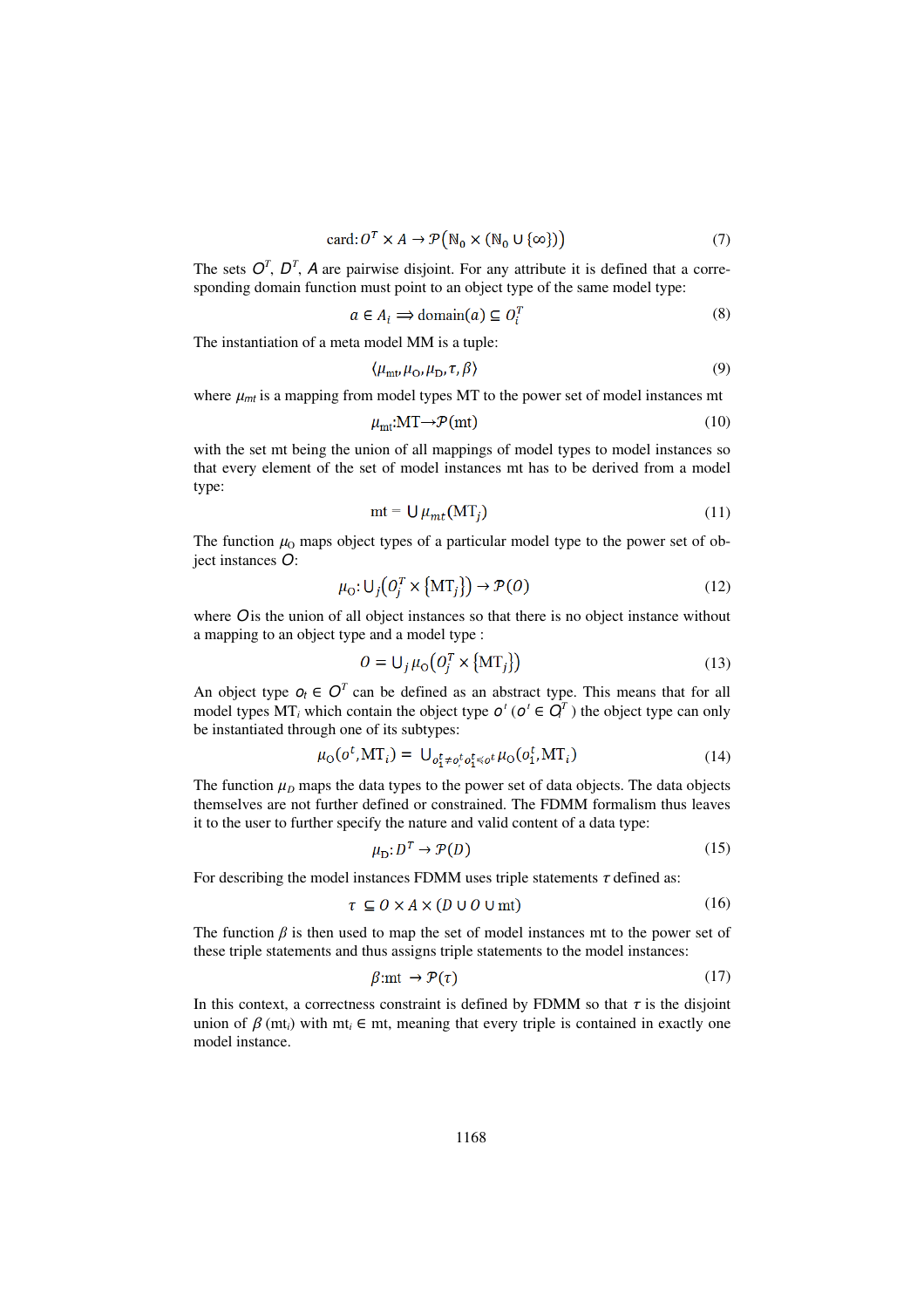Additionally, FDMM defines a number of disjointness and partitioning constraints for the instantiation of meta models. We will briefly describe these in the following in textual form, for the formal definitions we refer to [6]: in FDMM the instances of object types and data types must be disjoint; instantiations from multiple object types, from multiple model types or from multiple data types are not permitted.

For the correct application of the inheritance, domain, range, and cardinality constructs the following constraints must be satisfied [6]: the instantiation of an object type that is a subtype of another object type via the function  $\mu_0$  is a subset of the instantiation of that other object type; instantiations of sibling object types are disjoint; the value part in the triple statements  $\tau$  has to match the corresponding range definition for the used attribute and the object type  $-e.g.$  if the range for an attribute is to be defined as a 'string', then only a 'string' value can be used in a triple statement for that attribute; for triple statements consisting of an object instance, an attribute, and a value it must hold that the attribute is part of a domain function for the object type used for the instance; for data objects it must hold that their corresponding data type must be defined for the same model type as the attribute; and finally, the cardinality definitions constrain the minimum and maximum number of triple statements for a pair of object types and attributes.

#### **2.3 The ADOxx Meta Modeling Platform**

l

The ADOxx meta modeling platform is currently being used for several projects within the Open Models Initiative<sup>1</sup> and has been successfully deployed in industry for a wide range of business-IT scenarios [7]. In contrast to other meta modeling approaches, the ADOxx platform does not require programming skills for the implementation of meta models and model editors and thus supports a fast and efficient definition of modeling languages.

The ADOxx meta modeling approach builds upon three layers: On the top layer stands the ADOxx meta-meta model that defines the constructs that can be used for the definition of meta models. The basic constructs are classes and relationclasses that can be grouped by using model types. Both classes and relationclasses may contain attributes. On the second layer, meta models can be specified to define the abstract syntax of a modeling language. This abstract syntax is then instantiated on the third and bottom layer to multiple models. For the representation of the concrete syntax, a dynamic graphical notation is assigned to classes and relationclasses. This representation can be automatically adapted during run-time based on the current state of attributes.

At its core the ADOxx meta modeling platform is a client-server based software application that implements the ADOxx meta modeling approach. It provides a graphical user interface for the definition of classes, relationclasses, and attributes and stores both meta models and models in a relational database. From the specifications in the meta models, the platform automatically generates graphical model editors,

<sup>1</sup> Karagiannis, D., Grossmann, W., Hoefferer, P.: Open Model Initiative - A Feasibility Study: http://cms.dke.univie.ac.at/uploads/media/Open\_Models\_Feasibility\_Study\_SEPT\_2008.pdf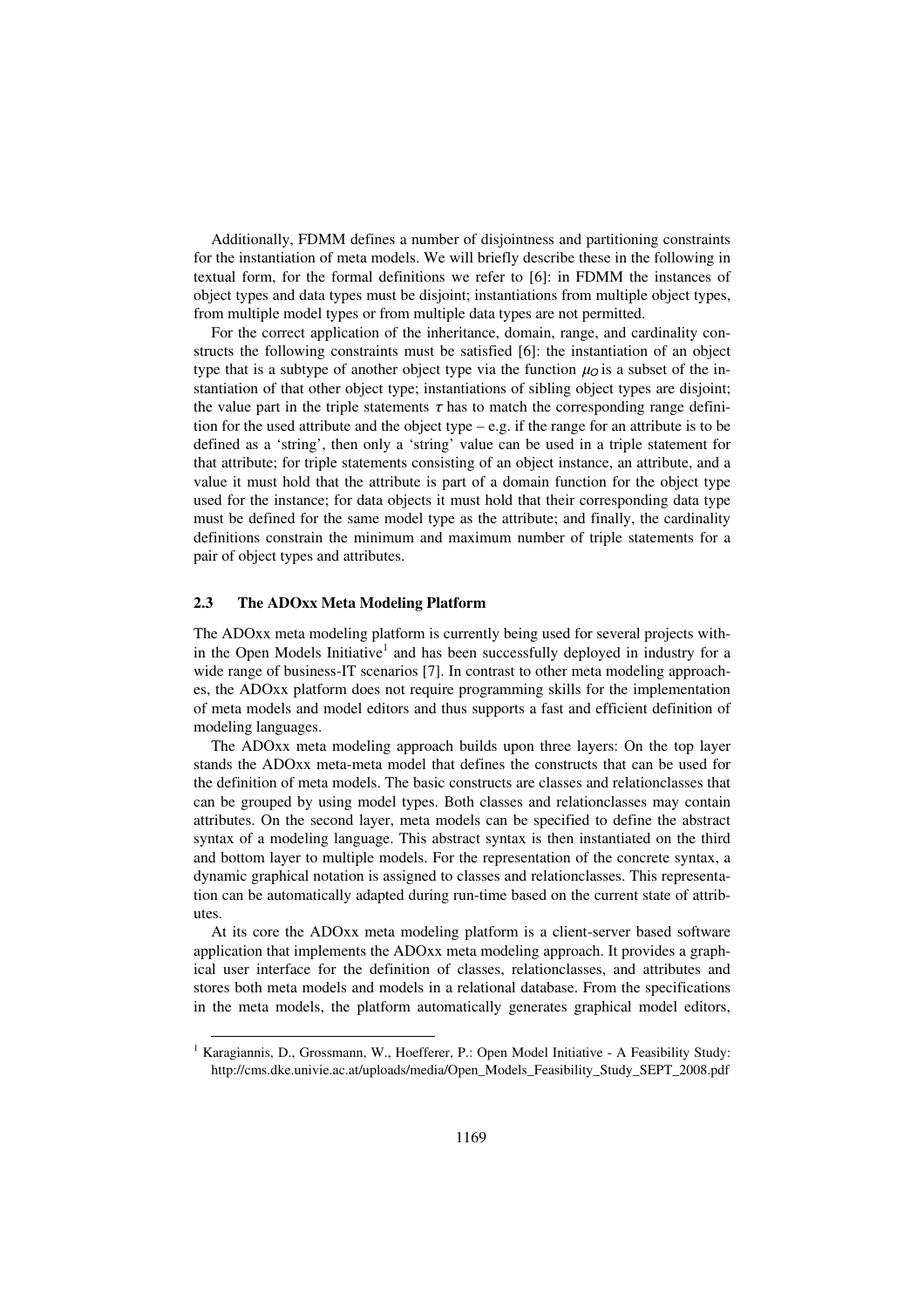provides generic XML import and export formats and handles the persistency of the models and meta models. Based on its client-server architecture it also supports multiuser environments with fine-grained access controls. Furthermore, it offers additional components such as the AdoScript language for implementing algorithms on top of meta models and models, a simulation component for applying process-based simulation algorithms, an analysis component for querying models using the AQL query language and a documentation component for the automatic generation of model documentations in various export formats.

## **3 Formal Specification of Meta Models for Horus**

Based on the foundations presented in the previous section, we can now apply the FDMM formalism to the Horus modeling language. This will provide us with a specification for the implementation on the ADOxx platform. The formal specification presented in the following does, however, not comprise all aspects of the language but only a selected set of constructs. This will illustrate some of the core aspects of applying meta modeling concepts to the Horus modeling language with FDMM. Subsequently we will discuss the implementation on the ADOxx platform.

#### **3.1 FDMM Specification of the Meta Model**

As outlined in section 2.1 Horus is composed of a large number of model types that are all tightly interconnected. For illustrating the application of the FDMM formalism we selected four core model types that are used in Horus to describe XML nets. The model types we will discuss in the following are: the procedure model  $MT_{PM}$ , the employee pool model MT<sub>EM</sub>, the role pool model MT<sub>RM</sub>, and the object model MT<sub>OM</sub>:

$$
MT_{PM} = \langle O_{PM}^T, D_{PM}^T, A_{PM} \rangle \tag{18}
$$

$$
MT_{EM} = \langle O_{EM}^T, D_{EM}^T, A_{EM} \rangle \tag{19}
$$

$$
MT_{RM} = \langle O_{RM}^T, D_{RM}^T, A_{RM} \rangle \tag{20}
$$

$$
MT_{OM} = \langle O_{OM}^T, D_{OM}^T, A_{OM} \rangle \tag{21}
$$

To illustrate how a model type is detailed by its object types, data types and attributes, we show this for the procedure model type. The object types of the procedure model are defined as:

$$
O_{PM}^T = \{Abstract-Proceedure-Class, Object-store, Activity,Connection, Human-resource-requirements\}
$$
 (22)

We can then define inheritance relationships between the object types by:

$$
Object-Store \leq Abstract-Proceedure-Class
$$

$$
Activity \le Abstract-Proceedure-Class
$$
 (23)

Thereby, the object types 'Object-Store' and 'Activity' are defined as subtypes of the object type 'Abstract-Procedure-Class' that is defined as abstract. This makes it easier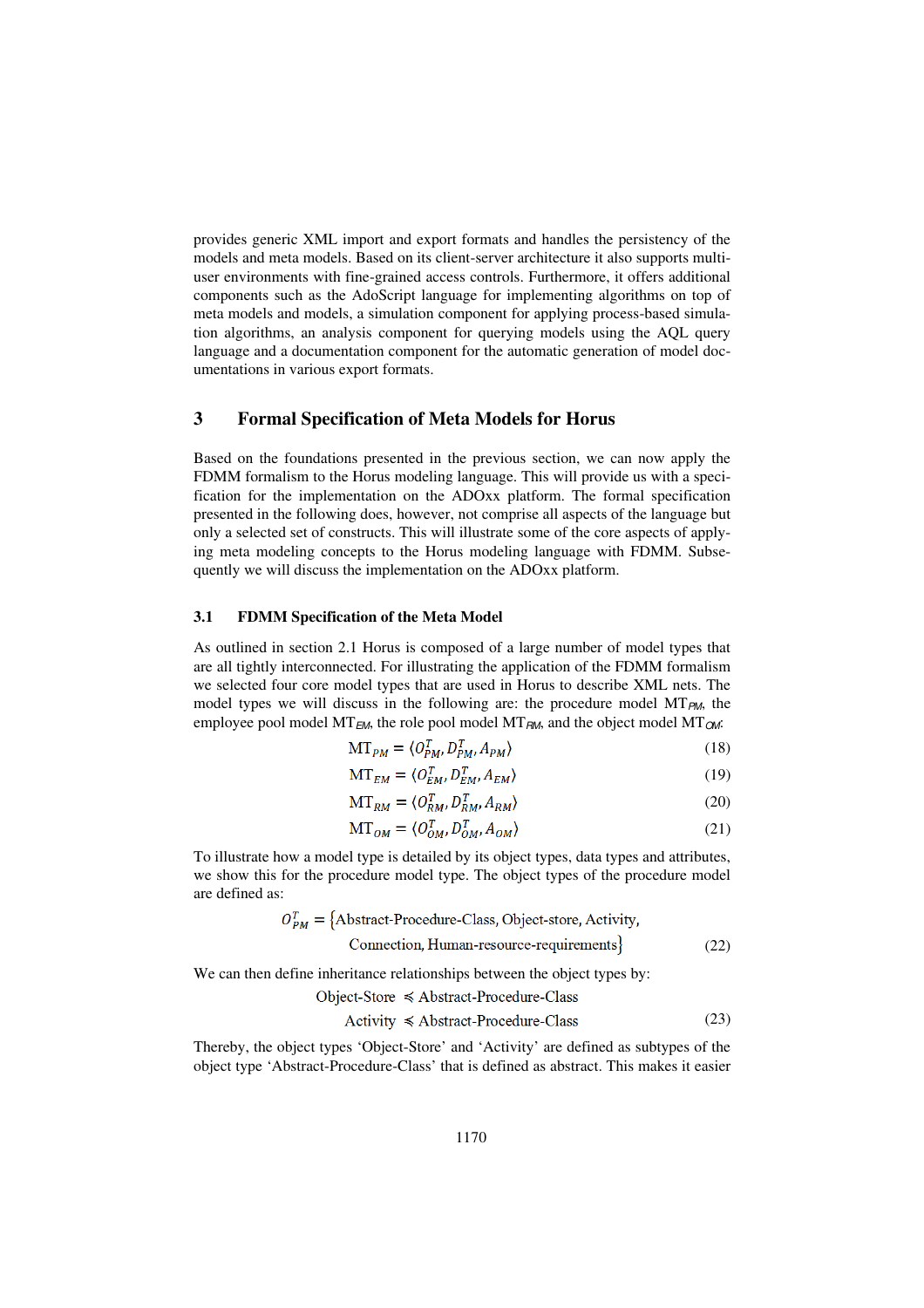to assign attributes to the sub types and also simplifies the specification of relationships between all subtypes of an object type.

Next, we define the data types for the procedure model type by:

$$
D_{PM}^T = \{String, Integer, Floor, File, Enum_{WF}, Enum_{AT}\}
$$
 (24)

As FDMM does not further define the data types that can be used, we are free to use either common types such as *String*, *Integer* or *Float* or custom ones such as *File* that have to be specified during the implementation based on the used implementation platform. By using another set as a data type as it is shown by the **Enum** $w_F$  and **Enum**AT types for example, we can also express data types with pre-defined, fixed values:

$$
Enum_{WF} = \{yes, no\}
$$
 (25)

**Enum**<sub>AT</sub> = {executing, checking, responsible, informing} (26)

Subsequently, we can define the attributes necessary for the object types. In the set  $A_{PM}$  we only present an excerpt of the attributes that were actually defined for this model type for reasons of brevity. For example, the 'Activity' object type also requires a number of additional attributes for specifying time properties and simulation parameters. The attribute set also comprises elements that will later be used to specify the start- and endpoint of relation-classes, e.g. the connection-from and the connection-to attributes:

## $A_{PM}$  = {Name, Object-type, Object-number, Documents, connection-to,

connection-from, sub-diagram, HR-req, Role-ref, Assignment-type,

Quantity, Percentage, XQuery-transition-condition } (27)

In the current formalization of the Horus modeling language, the employee pool model and the role pool model only contain a small number of object types, data types and attributes, i.e. for the employee pool model:

$$
O_{EM}^T = \{ \text{Employee} \} \tag{28}
$$

$$
D_{EM}^T = \{String, File, Calendar\} \tag{29}
$$

$$
A_{EM} = \{Name, Availableility, Documents\} \tag{30}
$$

And similarly the definitions for the role pool model:

$$
O_{RM}^T = \{ \text{Role, Employees} \} \tag{31}
$$

$$
D_{RM}^T = \{String, Float, File\} \tag{32}
$$

 $A_{RM}$  = {Name, Quality, Assigned-employees, Documents, Employee, Intensity} (33)

In contrast to these simple model types, the definition of the object model type requires more constructs as it constitutes a way of representing actual XML schemas. The object types of this model type are therefore defined as follows:

$$
O_{OM}^t = \{Object, Object-copy, Object-Aggregation, Collective-Construct, Relationship, Inheritance, Constraint-connection, Keys, Attributes, Constraints\}
$$
\n(34)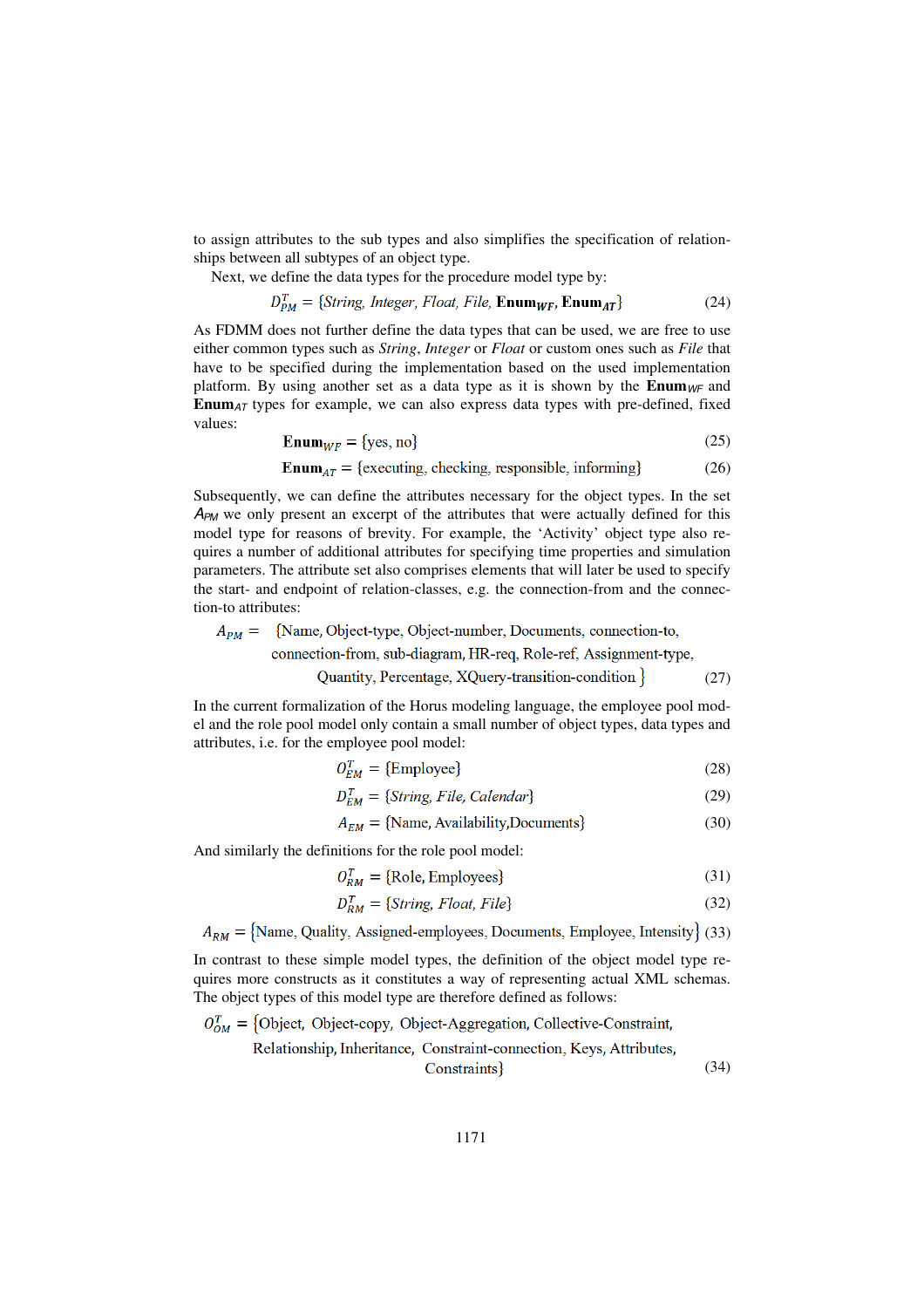For the data types of this model type we again use the possibility of referring to predefined sets of attribute values:

$$
D_{OM}^T = \{String, Float, File, \mathbf{Enum}_{DT}, \mathbf{Enum}_{opt}, \mathbf{Enum}_{CT}, \mathbf{Enum}_{CARD}\} \tag{35}
$$

$$
EnumDT = {Unspecified, String, Integer, float, Date, Enumeration}
$$
 (36)

$$
Enum_{opt} = \{Yes, No\}
$$
 (37)

$$
Enum_{CT} = \{XOR, OR, SIM\}
$$
 (38)

$$
Enum_{CARD} = \{<0..n>, <1..1>, <1..n>\}
$$
 (39)

The set of attributes for the object model type are then defined as follows:

 $A_{OM}$  = {Name, Is-Root, XML-Schema, Key-attributes, Attributes, Constraints, Constraint-type, Relationship-from, Relationship-to, Inheritance-from, Inheritance-to, Constraint-connection-from, Constraint-connection-to, (40)  $is\text{-}inside\}$ 

Finally, we can conclude the formal specification by adding domain, range, and cardinality definitions for the attributes. Again we selected some of the attributes and object types defined above to illustrate this. By assigning an attribute to a super-type, all subtypes automatically inherit the attribute definition as e.g. shown for the Abstract-procedure-class object type and the name attribute:

$$
domain(Name) = {Abstract-procedure-class}
$$
  
\n
$$
range(Name) = {String}
$$
  
\n
$$
card(Name) = (1,1)
$$
\n(41)

For the specification of references between object instances and object instances and model instances it can be chosen from two directions in FDMM: the first is to directly reference another object type or model type and the second is to use an intermediary object type that has references to the object and/or model types that shall be connected. The references are in all cases expressed by attributes whose range contains other object types or model types. At first we illustrate a direct reference to other object types by the example of assigning an object type to an attribute of 'Object-store':

$$
domain(Object-type) = {Object-store}
$$
  
range(Object-type) = {Object, Object-Aggregation}  
card(Object-type) = (0,1) (42)

In this way a core feature of Horus to represent XML nets is specified. The attribute 'Object-type' that is attached to the 'Object-store' object type can thus be used to reference object instances of the types 'Object' and 'Object-Aggregation' that are part of the object model type. As this reference points directly to another object type no further information can be assigned to the reference itself. We show in the following how to resolve this.

To enable more complex references where the reference itself can be further specified, an intermediary object type has to be used. We illustrate this in the following for the specification of edges in the procedure model type, which are denoted as 'Connec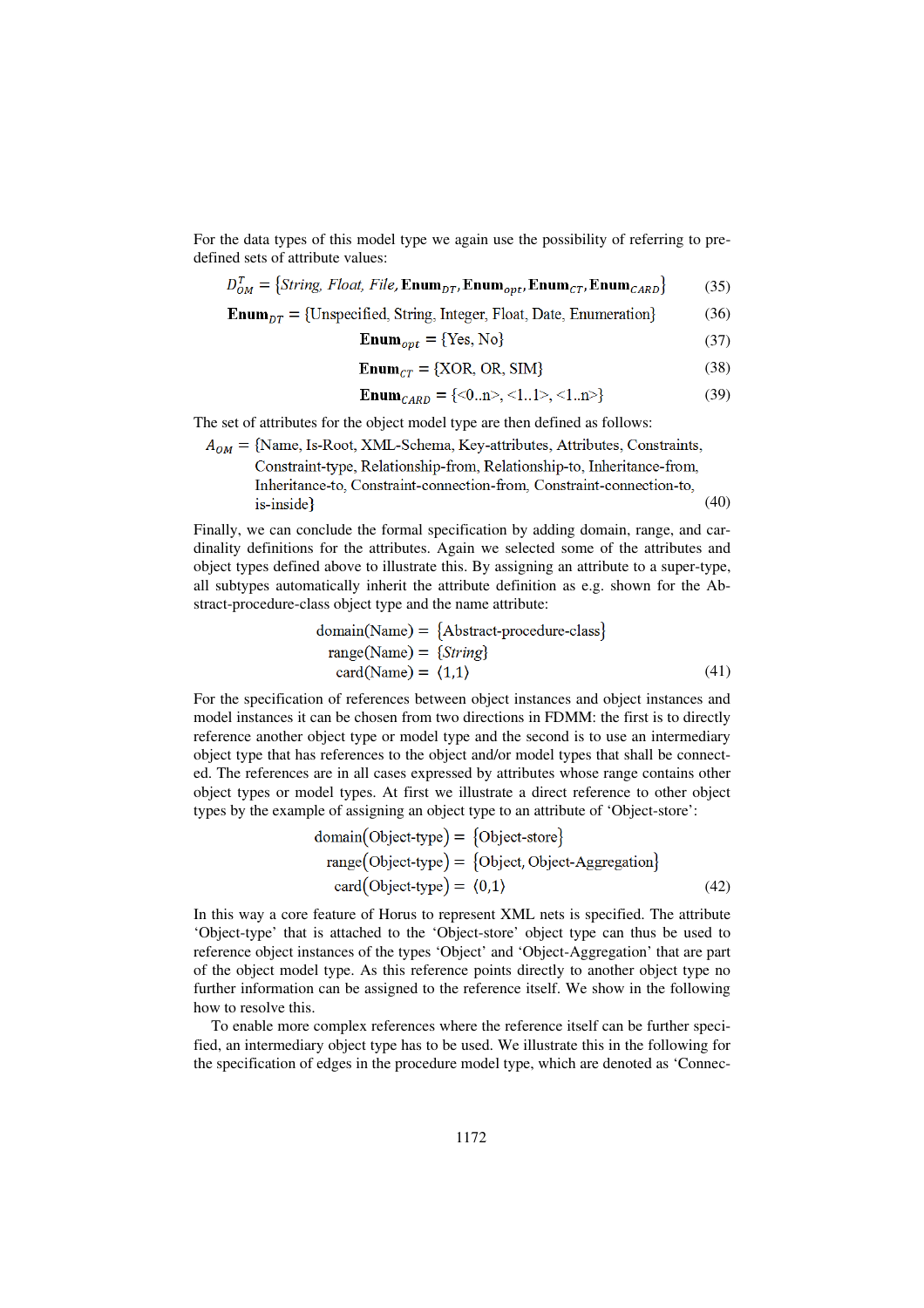tions' in the Horus modeling language. For this purpose the two attributes 'connection-to' and 'connection-from' are assigned to the 'Connection' object type with the range definition pointing to the 'Abstract-procedure-class'. The cardinalities of the from and to attributes are set to  $\langle 1,1 \rangle$  as edges can only occur with exactly two object instances attached to them:

$$
domain(connection-to) = {Connection}
$$
\n
$$
range(connection-to) = {Abstract-procedure-class}
$$
\n
$$
card(connection-to) = \langle 1, 1 \rangle
$$
\n
$$
domain(connection-from) = {Connection}
$$
\n
$$
range(connection-from) = {Abstract-procedure-class}
$$
\n
$$
range(connection-from) = {Abstract-procedure-class}
$$
\n
$$
card(connection-from) = \langle 1, 1 \rangle
$$
\n(44)

When instantiating the object type 'Connection' it becomes possible to connect these instances to instances of the type 'Abstract-procedure-class' and to treat this relation separately from the objects it connects to. At the same time, further attributes may be assigned to 'Connection'. This is for example necessary to define transition conditions in XML nets that can be specified via XQuery strings:

$$
domain(XQuery-transition\text{-condition}) = {Connection}
$$
\n
$$
range(XQuery-transition\text{-condition}) = {String}
$$
\n
$$
card(XQuery-transition\text{-condition}) = \langle 1,1 \rangle
$$
\n(45)

When a separate treatment of the relationship between object types is not required but the relation should still be detailed by additional attributes we can express this in FDMM in the following way. The 'Activity' objects in Horus have to be detailed by their requirements in terms of human resources. Therefore they are linked to 'Role' objects in the role pool model. However, it should be possible to detail for each role, if the role is just executing or checking the activity or is responsible for it or has to inform someone. At first we specify the attribute 'HR-req' that can point to any number of 'Human-resource-requirements' objects.

domain(HR-reg) = {Activity}  
\nrange(HR-reg) = {Human resource-requirements}  
\ncard(HR-reg) = 
$$
\langle 0, \infty \rangle
$$
 (46)

Then we specify the attribute 'Role-ref' for the object type 'Human-resourcerequirements':

domain(Role-ref) = {Human resource-requirements}  
range(Role-ref) = {Role}  
card(Role-ref) = 
$$
\langle 1,1 \rangle
$$
 (47)

As the target reference is now also an object type, we can add further attributes to detail it - for example by reverting to the previously defined  $\text{Enum}_{AT}$  data type: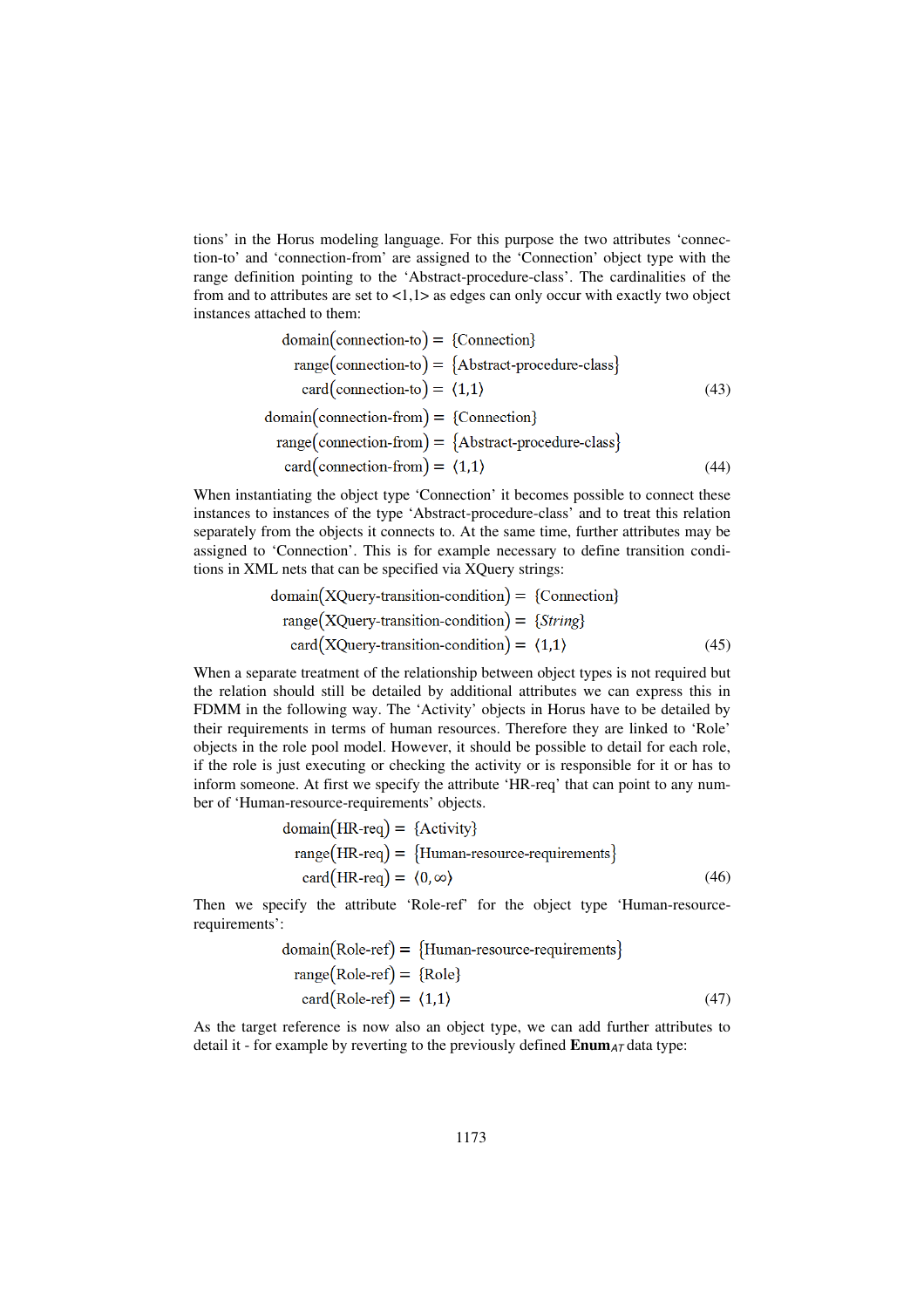domain(Assignment-type) = {Human-resource-requirements}  
range(Assignment-type) = {Enum<sub>AT</sub>}  
card(Assignment-type) = 
$$
\langle 1,1 \rangle
$$
 (48)

Another important feature in Horus procedure models is the use of refinements for individual activities [8]. Thereby it is controlled how many details should be displayed on each level. In FDMM these refinements can be expressed by references to other model instances of the same type. We show this for the refinement attribute 'sub-diagram' whose range encompasses model instances of the type  $MT_{PM}$ :

domain(sub-diagram) = {Activity}  
\n
$$
range(sub-diagram) = {MT_{PM}}
$$
\n
$$
card(sub-diagram) = \langle 0,1 \rangle
$$
\n(49)

#### **3.2 Examples for Model Instances in FDMM**

As FDMM not only permits to formally specify meta models but also the instantiation of meta models, we will illustrate in the following how the definitions of the previous section can be applied. We show the instantiation by using a procedure model and an object model. In Figure 1 on the next page a sample procedure model for an order process and in Figure 2 a sample object model are depicted as they have been later implemented. The instantiation of these model types is specified by:

$$
\mu_{MT}(\text{MT}_{PM}) = \{ \text{mt}_{pm1} \}
$$
  
\n
$$
\mu_{MT}(\text{MT}_{OM}) = \{ \text{mt}_{om1} \}
$$
 (50)

In the next step we illustrate the instantiation of object types for these two model types. We show this for the object stores that are represented by circles and the activities that are represented by rectangles in figure 1:

$$
\mu_0(\text{Object-store}, \text{MT}_{PM}) = \{\text{os}_1, \text{os}_2, \dots, \text{os}_7\}
$$

$$
\mu_0(\text{Activity}, \text{MT}_{PM}) = \{\text{a}_1, \text{a}_2, \dots, \text{a}_5\} \tag{51}
$$

For the assignment of textual information – as shown in the form of labels for the elements in figure  $1 - we$  first have to instantiate attribute values of the corresponding data types, for example by:

$$
\mu_D(\text{String}) = \{ \text{Website opened}, \text{ 'Buy products'}, \dots \} \tag{52}
$$

These data objects can then be used in triple statements to assign them to the object instances via their attributes, e.g.:

$$
\begin{aligned} \text{(os}_1 \text{ Name 'Website opened'}) &\in \beta(\text{mt}_{pm1})\\ \text{(a}_1 \text{ Name 'Buy products'}) &\in \beta(\text{mt}_{pm1}) \end{aligned} \tag{53}
$$

For the specification of the edges in the procedure model we first have to instantiate an object of type 'Connection' in (54) and can then use two triple statements for defining the start and endpoint in (55):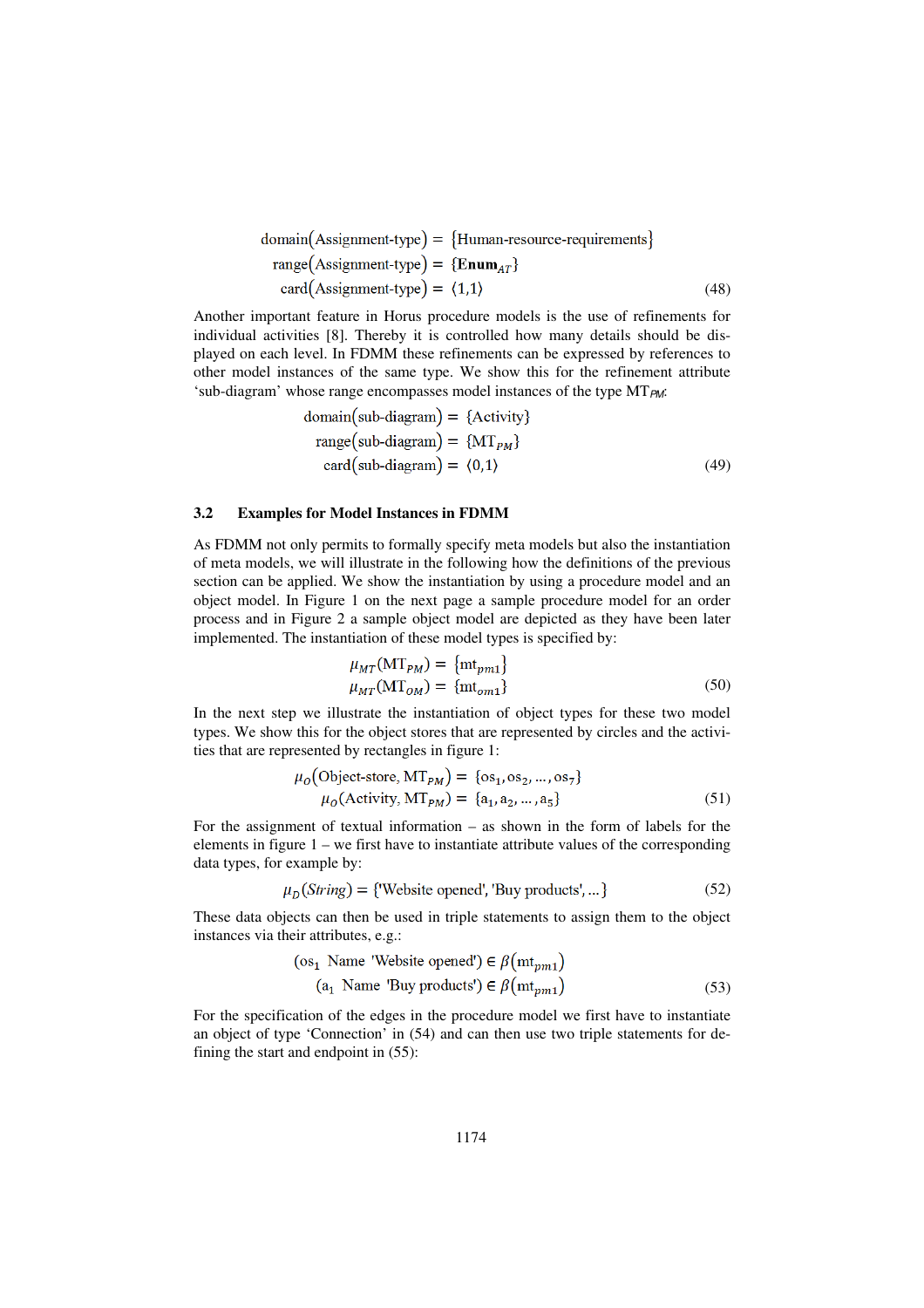$$
\mu_0(\text{Connection}, \text{MT}_{PM}) = \{c_1, c_2, \dots, c_{11}\}\tag{54}
$$

$$
(c_1 \text{ connection-from os}_1) \in \beta(\text{mt}_{pm1})
$$
  

$$
(c_1 \text{ connection-to } a_1) \in \beta(\text{mt}_{pm1})
$$
 (55)

To illustrate how references to other object instances are specified we also take into account the object model shown in Figure 2. For XML nets the object stores in the procedure model are typed by referencing object elements in an object model. Therefore an instance of an object type has to be made available by:  $\mu_0$  (Object) = {obj<sub>1</sub>}. Then we can reference this object in a triple statement:

$$
(os1 Object-type obj1) \t(56)
$$

#### **3.3 Horus on ADOxx: A Prototypical Implementation**

For the implementation of the formal specification in ADOxx some differences between the FDMM formalism and ADOxx had to be taken into account [6]. An important characteristic is that in ADOxx it is distinguished between classes and relationclasses that are used to connect classes. In contrast, FDMM does not make such a distinction but only refers to object types. Therefore, it had to be decided for which object types in FDMM classes should be defined and for which object types relationclasses. In addition, also the way how references between object types and object types and model types are used in FDMM differs from ADOxx. ADOxx provides the attribute type 'interref' that is used to specify references from class instances to either other class instances or model instances. However, when such a reference should possess additional attributes, so-called 'record classes' have to be used in ADOxx that permit the combination of several attribute types in the form of a record, i.e. a table-based structure. This directly corresponds to the use of an additional object type in FDMM.

For the realization of the Horus modeling language also additional constraints for the application of constructs on the model level had to be taken into account, apart from cardinality constraints. As FDMM currently does not provide constructs to express such constraints, these had to be added in ADOxx by using the AdoScript language. It is envisaged to add constructs for such constraint specifications to FDMM in the future. This concerned for example the requirement in procedure models that 'connections' can only connect instances of different classes, i.e. that an object store can only be followed by an activity and vice-versa.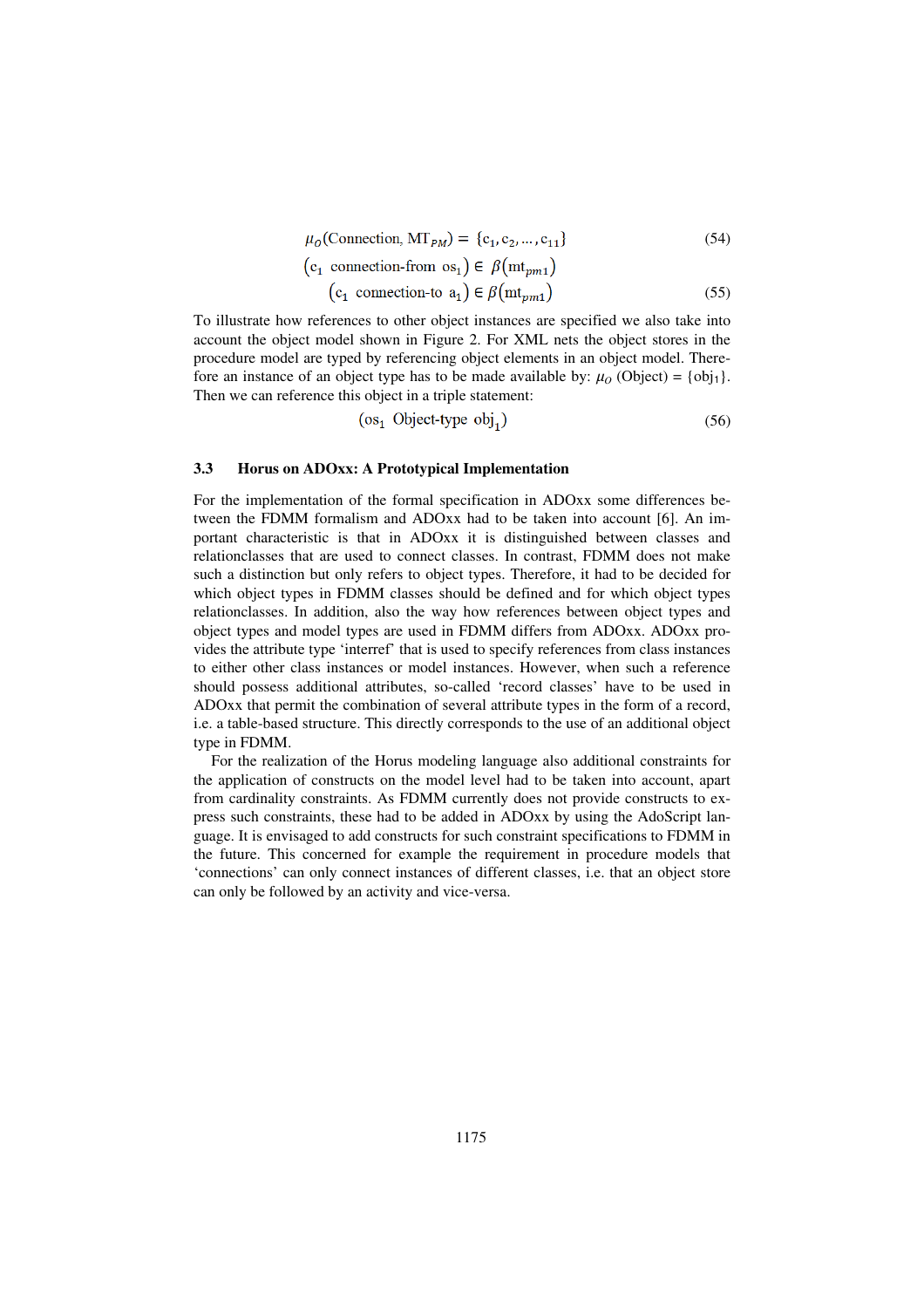

**Fig. 1.** Example for a Procedure Model in ADOxx

For the implementation of the Horus modeling language on ADOxx it was finally decided to create a total number of 17 model types that contain 44 classes, 9 relationclasses, and 11 record classes. From these classes 18 were defined as abstract classes. In addition, 161 attributes were created for the classes and 26 attributes for the relationclasses. Furthermore, for each non-abstract class and each relationclass a graphical representation was specified in the proprietary ADOxx-GraphRep grammar.



**Fig. 2.** Example for a Horus Object Model in ADOxx

All these tasks could be done using the graphical user interface of ADOxx for defining meta models and thus did not involve any programming effort. Overall, the implementation required about 60 person hours, not including testing, which is still be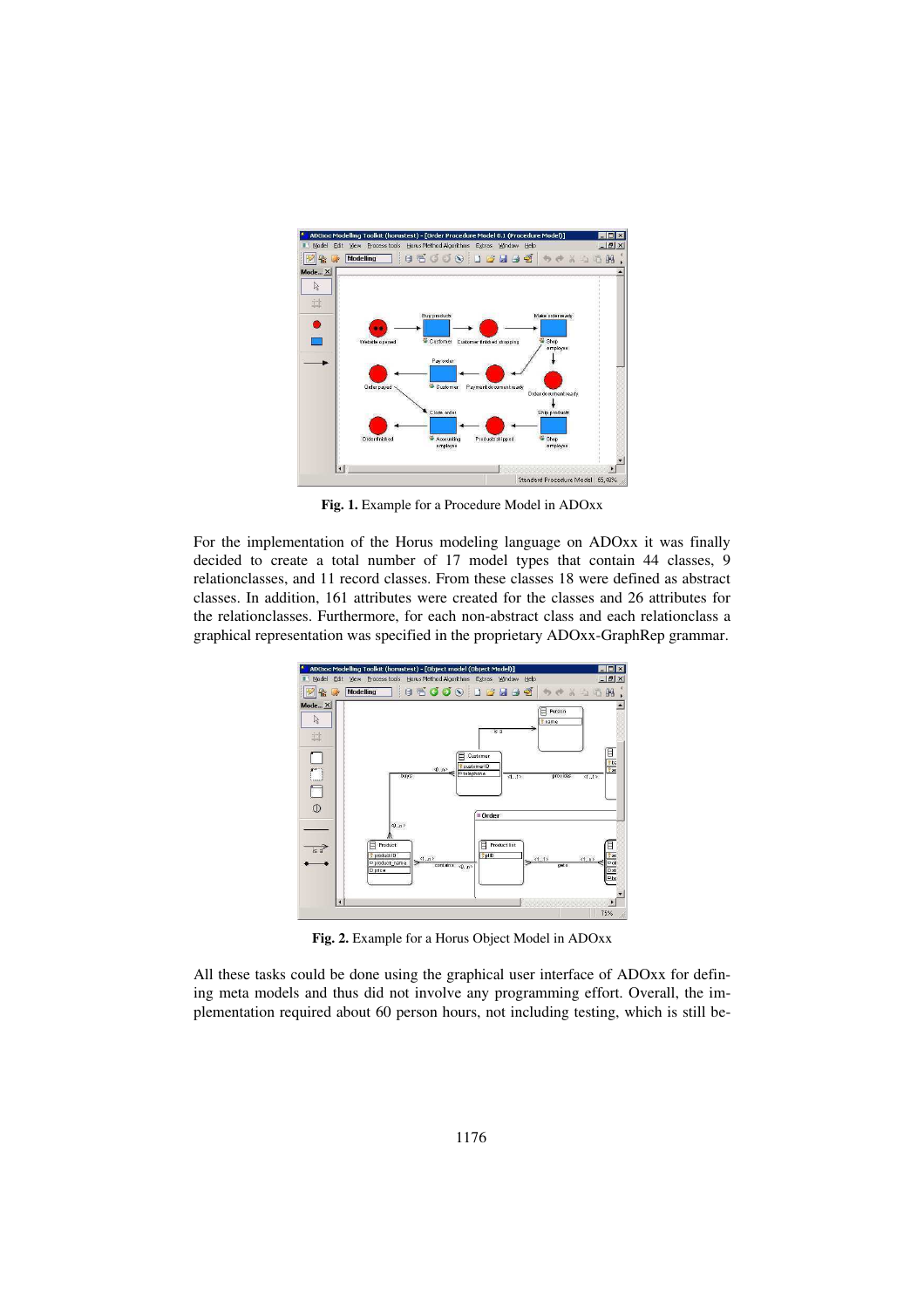ing conducted at the time of writing this paper. The implementation will be made freely available in the context of the Open Models Initiative<sup>2</sup>.

## **4 Lessons Learned**

As modeling methods constitute an important means in the domain of business informatics, their exact specification is an important step to ensure a common understanding of the contained concepts between the designers of a modeling language and the developers of the modeling tool. In particular, the implementation of a modeling language on a meta modeling platform greatly benefits from a meta modeling oriented formal specification as it can be determined exactly how the language needs to be implemented. In addition, comparisons between the actual implementation and the specification can be made to ensure the quality of the implementation.

With the formal specification of the Horus modeling language by using the FDMM formalism, we could show how such a specification can be done in practice. Thereby, the FDMM formalism was directly applicable to the concepts of the Horus modeling language. However, the specification using FDMM also has some limitations. For example, in its current form it is not possible to formally specify the modeling procedure and the mechanisms and algorithms of a modeling method, i.e. the dynamic aspects. Also, the graphical representation of the elements and relations that constitute an indispensable part of many modeling methods in business informatics is currently not supported by FDMM. In regard to the implementation on the ADOxx platform, the differences between FDMM and the constructs in ADOxx had to be observed, e.g. the absence of explicit constructs for relations in FDMM that are available in ADOxx. Therefore, the use of FDMM specifications for the later implementation on ADOxx requires good knowledge of the platform functionalities. This also concerns the decisions on how to graphically represent the modeling language so that it is both user friendly and at the same time encompasses all required information for effectively creating models.

For the development of modeling tools, a formal description of the underlying meta model leads in particular to two main advantages: firstly, it has to be made explicit in an unambiguous representation, which concepts of a modeling language, including its elements, their relationships and the according attributes are provided to the users of a modeling language. Secondly, these descriptions can directly support the implementation of a modeling tool by providing a reference for the requirements of the implementation that can be exactly verified against the actual software implementation.

As a result of the application of FDMM to the Horus modeling method, we can derive the following requirements for a further extension of FDMM. To close the gap between the formalization in FDMM and the implementation on a meta modeling platform, a formal mapping between FDMM and the programming constructs of meta modeling platforms should be established. This mapping can then also be realized as a

l

<sup>&</sup>lt;sup>2</sup> http://www.openmodels.at/web/adoxx-horus-method/download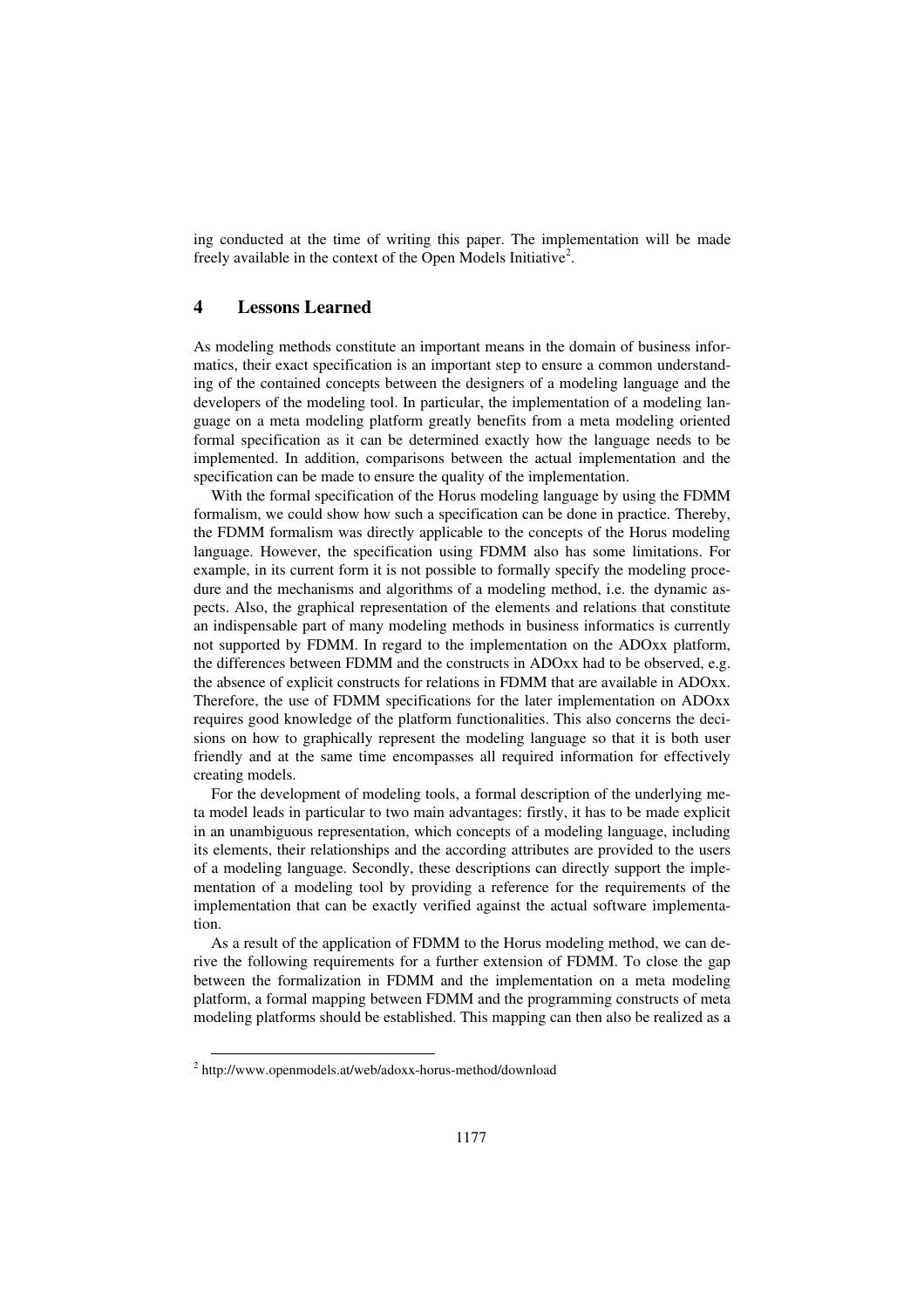software component for the automatic generation of meta modeling platform specific code from the formal specifications. Furthermore, the representation of dynamic aspects of modeling methods, such as the modeling procedure and mechanisms and algorithms that take into account the behavior of the modeling method, should be added to FDMM. Also these extensions can then be incorporated in the platform specific mapping to eliminate the step of manually translating the specifications into concrete code.

## **5 Related Work**

In conclusion, two relevant areas can be distinguished to which the paper at hand can be related. First, the approach is compared to approaches in software development. Second, ADOxx and FDMM are compared to other meta modeling approaches.

The formal specification of meta models and models can be compared to formal specifications of software systems, e.g. by using graph transformations [15-16]. Similarly to our approach formal specifications in this domain are also used for making the consistency of the dimensions of a system explicit.

The FDMM formalism and ADOxx can be compared to other meta modeling approaches and formalizations of meta models and models. According to [14] FDMM and ADOxx can be directly compared to domain-specific modeling approaches which view meta models as *language specifications*. In this context, meta-meta models enable the automatic creation of graphical model editors from modeling language specifications. Kern et al. [4] provide an overview of such meta-meta models, which include for instance the GOPPRR/MetaEdit+ or the ARIS framework. Another group of meta modeling approaches uses meta models as *software structure specifications* (e.g. EMOF [13] or EMF [12]) and their formalisms consequently concentrate on the specification of software structures (see e.g. [11] for EMOF). In comparison, ADOxx does not focus on the generation of source code as e.g. intended by MetaEdit+ and neither requires programming skills. In comparison to the approach in [16], FDMM currently does not permit to express the dynamic behavior of modeling methods but rather focuses on the formalization of the abstract and the concrete syntax.

## **6 Outlook**

Based on the insights gained by the application of FDMM to Horus and the implementation on ADOxx we will continue to work on facilitating the implementation of modeling methods. Possible next steps therefore concern the combination of the FDMM formalism with existing techniques for the automatic assignment of graphical representations [10] as well as the specification of model algorithms in a similar, nonprogramming oriented way. This will also be of further benefit for the implementation of the Horus method in order to specify additional graphical representations, e.g. to use domain-specific visualizations of Petri-nets, as well as for the realization of simulation functionalities for selected sets of model types.